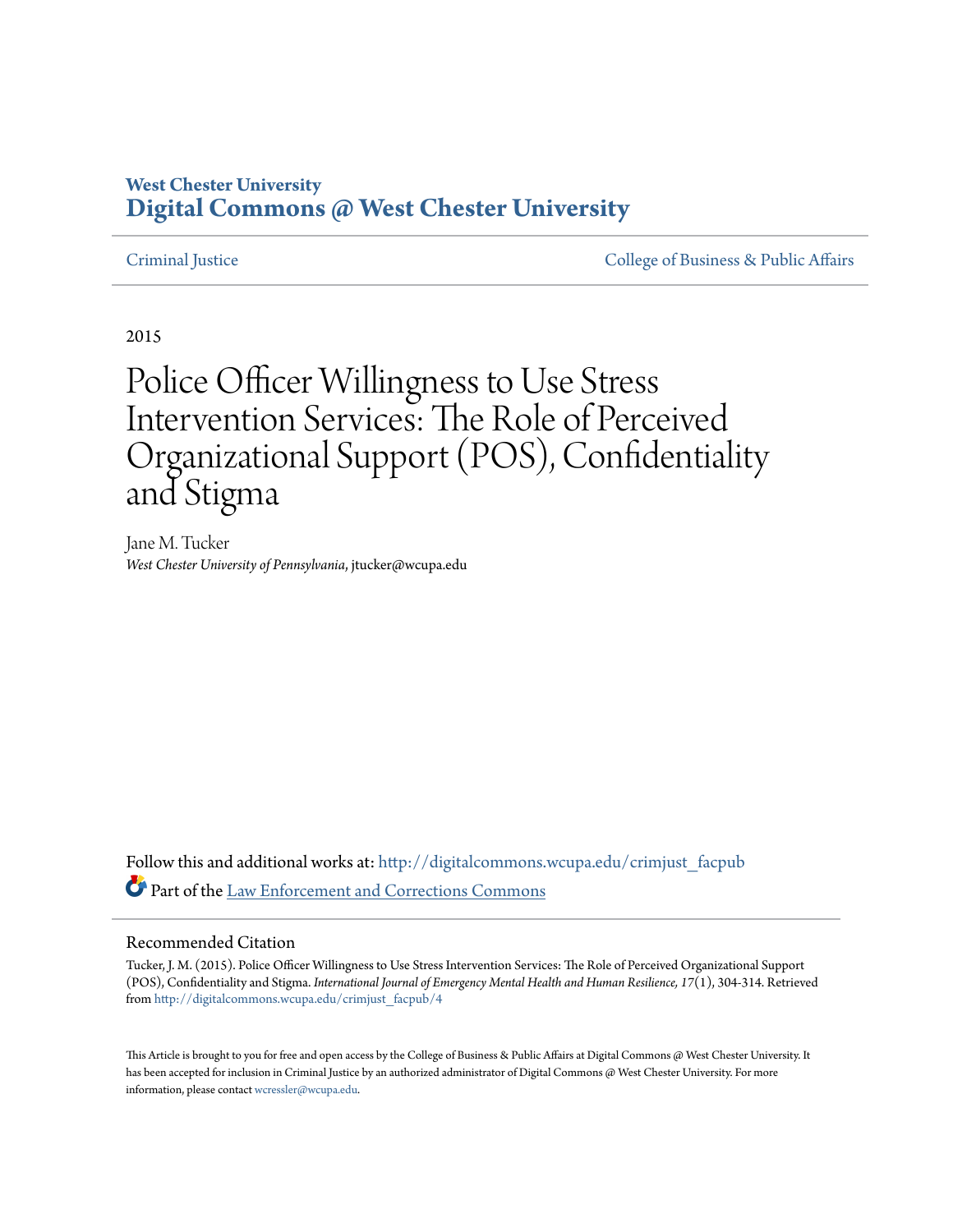# **Police Officer Willingness to Use Stress Intervention Services: The Role of Perceived Organizational Support (POS), Confidentiality and Stigma**

Jane M. Tucker, Ph.D.

West Chester University of Pennsylvania Phoenixville, PA, USA

*ABSTRACT: In spite of the overwhelm evidence of the negative consequences of untreated police stress, studies suggest that stress intervention services remain under-utilized by police officers. Using data collected from 673 Pennsylvania police officers, the present inquiry examines factors which influence officer willingness to use services, with a focus on perceived organizational support (POS). Findings indicate that officers who perceive support from the organization and view the organization as supportive of the use of services are more willing to use services. Conversely, officers who perceive issues of confidentiality and stigma related to services are less willing to use stress intervention services.*

**Key words:** *Police stress, stress intervention services, organizational stress, perceived organizational support*

#### **INTRODUCTION**

The topic of police stress has garnered much attention since the 1970's. This attention has led to the development of a significant body of literature on the subject. The literature has thoroughly documented the various sources of police stress and negative consequences of police stress. As a result of the negative consequences of police stress, a number of stress intervention services have been developed to assist police officers suffering from high stress.

In spite of overwhelming evidence of the negative consequences of untreated stress, studies indicate that stress intervention services remain under-utilized by police officers (Carlan & Norad, 2008; Delprino, O'Quin, & Kennedy, 1995). Researchers and practitioners cite concerns of confidentiality (Baker & Baker, 1996; Fox et al., 2012; Mullins, 1994), the possibility of the attachment of stigma (Arredondo et al., 2002; Cross & Ashley, 2004; Fair, 2009; Mullins, 1994; Stinchcomb, 2004), and lack of confidence in service providers (Atkinson-Tovar, 2003; Hackett & Violanti, 2003; Mullins, 1994) as reasons police do not use services. Although numerous, a majority of the references to these factors are anecdotal in nature. Few empirical studies have focused on a systematic examination of variables that influence officer willingness to use services (positively or negatively), particularly in light of the growth of service offerings over the last thirty years.

One factor, in particular, that has received limited attention in the literature on police stress is perceived organizational support (POS). Perceived organizational support is the degree to which an employee believes that their organization cares about them and values their contribution to the organization (Eisenberger, Huntington, Hutchinson, & Sowa, 1986). This article focuses on the influence of perceived organizational support (POS) on police officer willingness to use services. Understanding what shapes officer willingness to use stress intervention services remains a critical step in addressing the negative effects of police stress.

### **BRIEF REVIEW OF THE LITERATURE**

The police occupation has long been recognized as a stressful occupation (Kroes, 1976; Maslach & Jackson, 1979; Haarr & Morash,

1999; Morash, Haarr, & Kwak, 2006; Reiser, 1974; Stinchcomb, 2004; Violanti, 1980). Previous studies have examined levels of police stress, sources of police stress, and the negative effects of untreated stress. Based on the volumes of research in the area of police stress, we know that police stress emanates from a variety of sources. While the terminology may differ between studies, the majority of studies have focused on stress arising from one of two broad categories: operational stressors and organizational stressors.

Operational stressors are comprised of stress resulting from the demands and duties of the occupation. These may include shiftwork, overtime, excessive paperwork, exposure to job-related violence and critical-incidents (Anshel, Robertson, & Caputi, 1997; Atkinson-Tovar, 2003; Collins & Gibbs, 2003; Stevens, Muller, & Kendall, 2005; Violanti & Aron, 1995b; Waters & Ussery, 2007). Critical-incident stress has been described as "any situation faced by emergency services personnel that causes them to experience unusually strong emotional reactions which have the potentiality to interfere with their ability at the scene, or later generates unusually strong feelings in the emergency services worker" (Mitchell, 1983, p. 36). Critical-incidents may include officer-involved shootings, response to multiple death incidents, attendance at grisly crime scenes, or traumatic death of a child. While critical-incidents are rare, they are considered acute stressors that are have the potential to overwhelm an individual's natural ability to cope (Mitchell & Bray, 1990). Some researchers find that the emphasis on occupational stressors, particularly critical-incidents, has reduced the focus on a more persistent and ever-present area of police stress, organizational stressors (Collins & Gibbs, 2003; Copes, 2005; Stinchcomb, 2004)

Organizational stressors are those that arise from within the organization and stem from interpersonal relationships within the hierarchical and quasi-military nature of the police organization. Organizational stressors may include pressure from supervisors, inadequate administrative support, lack of promotional opportunities, arbitrary and inconsistent disciplinary procedures, and perceived favoritism in assignments (Beehr, Johnson, & Nievia, 1995; Copes, 2005; Liberman et al., 2002; McCarty, Zhao, & Garland, 2007; Stinchcomb, 2004; Violanti, 2011; Violanti & Aron, 1995a). Numerous studies have indicated that organizational factors may actually have a stronger overall impact on officer stress than the inherent dangers of the occupation (Collins & Gibbs, 2003; Graf,

<sup>\*</sup>Correspondence regarding this article should be directed to: jtucker@wcupa.edu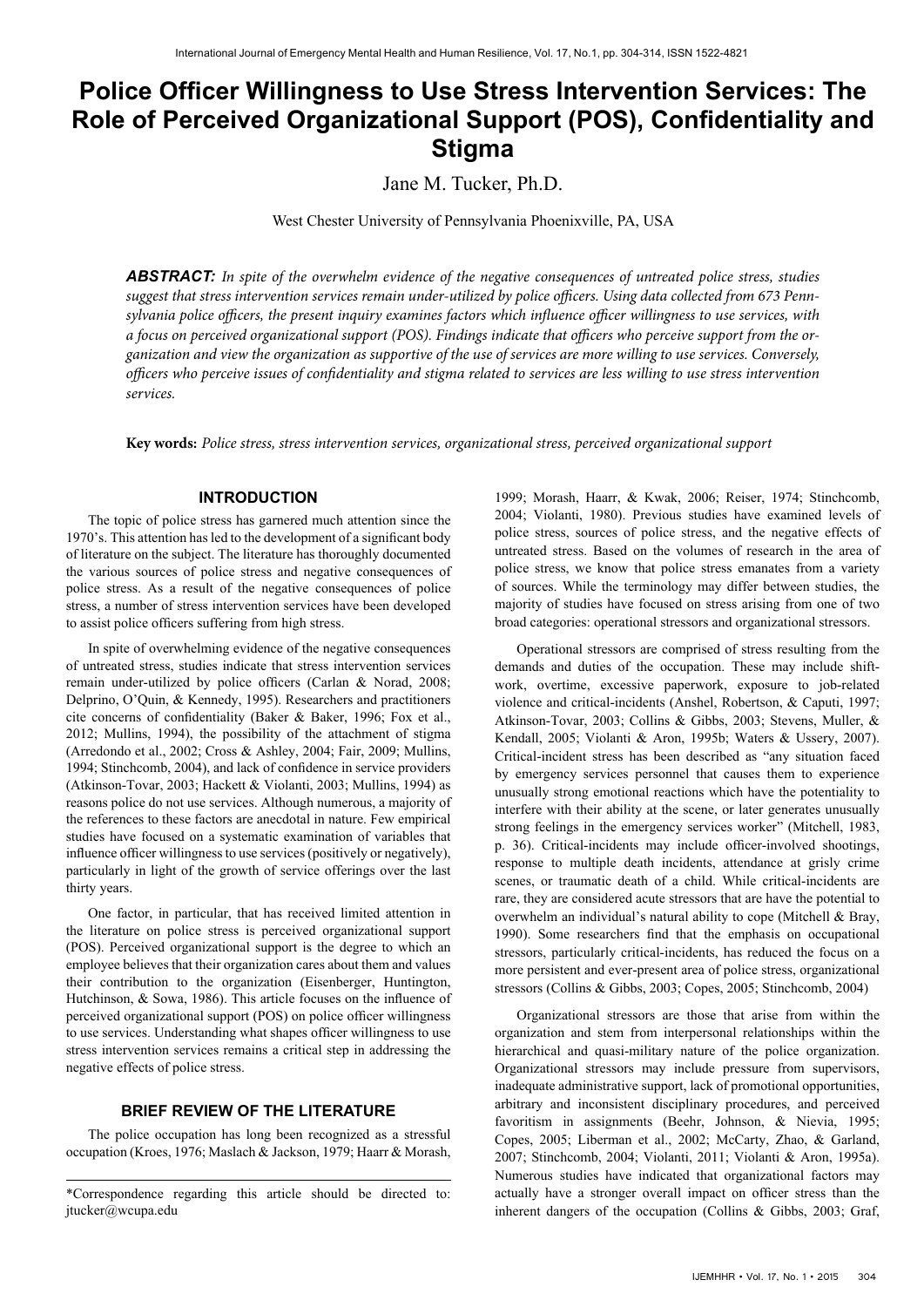1986; Maguen et al., 2009; Morash et al., 2006; Norvell, Belles, & Hills, 1988; Violanti & Aron, 1993, 1995a).

It should be noted that while occupational and organizational stressors are the most often studied categories, other areas of stress remain. Regardless of the source of the stress, studies have clearly demonstrated negative consequences of stress in the lives of police officers.

#### **Negative Consequences of Police Stress**

The literature has thoroughly documented negative consequences of police stress. Negative consequences of police stress are generally separated into three major areas: psychological and mental disorders, behavioral issues, and physical health concerns.

A number of studies have found that police officers have high rates of posttraumatic stress disorder (Fox et al., 2012; Green, 2004; Kureczka, 1996; Mann & Neece, 1990; Stephens & Long, 1999). One study concluded that 12%-35% of police suffer from PTSD (Stephens & Long, 1999). Another found PTSD to be the fifth most common problem presented to police psychologists (Mann & Neece, 1990). Other psychological or mental issues that have been referenced in the literature on police stress include "burnout" (Burke & Deszca, 1986; Ellison, 2004; Golembiewski & Kim, 1990; Martinussen et al., 2007; Sterns & Moore, 1993; Walsh et al., 2012) and depression (Hart et al., 1994; Hartley et al., 2011; Violanti & Aron, 1993).

Researchers have concluded that the law enforcement population suffers from higher than average rates of domestic problems, substance abuse, and suicide (Atkinson-Tovar, 2003; Barron, 2010; Copes, 2005; Cross & Ashley, 2004; O'Hara et al., 2013; Violanti et al., 2012; Violanti et al., 1986). As early as 1971, research indicated that the suicide rate for police was the second highest out of 36 occupations (Labovitz & Hagedorn, 1971). Others have found a police suicide rate higher than that of the general public (Aamodt & Stalnaker, 2001; Violanti et al., 1986). There is some evidence that the actual suicide rate is higher than reported as police officer suicides tend to be misclassified as accidental or undetermined deaths (Violanti, 2010).

Like suicide, early studies have concluded that police officers have higher than average rates of divorce (Durner, Kroeker, Miller, & Reynolds, 1975). However, later empirical assessments of law enforcement divorce have found that police actually have lower rates when compared to the national average (Niederhoffer & Niederhoffer, 1978; Terry, 1981) and in comparison to other occupations (McCoy & Aamodt, 2009; Terry, 1981). Several studies have found that approximately 40% of American police families have experienced domestic violence (Johnson et al., 2005; Neidig et al., 1992). While studies on divorce and domestic violence are sometimes contradictory and inconclusive, practitioners report that the majority of non-mandated referral from police agencies is in relation to family and relationship problems (Miller, 2007; Woody, 2007).

Studies indicate that the police culture is conducive to a high level of alcohol consumption (Cross & Ashley, 2004; Kohan & O'Connor, 2002; Miller, 2005; Paton & Violanti, 1997; Paton et al., 1999; Violanti et al., 1983, 1985). There is extensive evidence to suggest that drinking by police officers is often a maladaptive coping mechanism in response to stress (Carter, 1990; Carter & Stephens, 1988; Violanti et al., 1986; Wagner & Brzeczek, 1983).

**305** Tucker • Police Officer Willingness to Use Stress Intervention Services The literature is replete with data on the harmful effects of stress on the physical health of police officers. Studies of police populations have found that police tend to suffer from obesity, cardiovascular, and gastrointestinal disorders (Collins & Gibbs, 2003; Hartley et al., 2011; Liberman et al., 2002; Violanti et al., 1986). A recent study suggests that police officers also have increased risk for certain

types of cancers (Wirth et al., 2014). There is evidence that these health problems decrease lifetime expectancies of individuals in the occupation of police officer (Violanti, Vena, & Petralia, 1998). A paradox exists where police officers are expected to start their careers in top physical and psychological condition, but little is done in most police departments to assure that police officers' health and welfare is maintained throughout his or her career.

#### **Stress Intervention Services**

In response to the abundance of evidence implicating the role of stress as a contributing factor to a host of negative effects, a variety of stress intervention services have been adopted by police organizations. In spite of the availability of stress intervention services, both empirical and anecdotal evidence indicates that police officers express reluctance to use these services. A National Institute of Justice (NIJ) study found that although 70% of the officers surveyed indicated they had services available for the treatment of stress, only 12% of those officers had used services (Delprino et al., 1995). A more recent study of Alabama officers found that only 18% of officers had ever used stress intervention services (Carlan & Nored, 2008). In most departments, stress intervention services continue to be offered on a voluntary basis, thus relying on an officer's willingness to seek services (Carlan & Nored, 2008; Cross & Ashley, 2004). Understanding what shapes police officer willingness to use services, therefore, becomes an important link in addressing the utilization of services.

#### **Perceived Organizational Support**

A factor that has escaped review in studies of police stress has been the role of perceived organizational support (POS). Perceived Organizational Support (POS) developed from Organizational Support Theory. Perceived Organizational Support, in Organizational Support Theory refers to the employees' *perception* concerning the extent to which the organization values their contribution and cares about their well-being (Eisenberger et al., 2001; Eisenberger et al., 1986). POS has been linked to positive employee behavior, including increased productivity (Armeli et al., 1998; Eisenberger et al., 2001; Lynch et al., 1999; Randall et al., 1999; Shanock & Eisenberger, 2006), increased employee retention (Eisenberger et al., 2002), and higher rates of job satisfaction (Eisenberger et al., 1997; Howard et al.,2004). Perceived organizational support has also been found to be a mediating factor for workplace stress (Allen, 1992; Beehr et al., 1990; Cropanzano et al., 1997; Leather et al., 1998; Maguen et al., 2009; Stephens & Long, 2000).

Studies of POS in police organizations are limited. However, the few studies that have been conducted in police organizations suggest that POS is relevant for a number of outcomes for police officer behavior. Armeli et al. (1998) found a positive relationship between POS and police performance. Other researchers discovered that POS is positively related to organizational commitment in police agencies (Allen, 1992; Currie & Dollery, 2006) and may serve as a mitigating factor in the aftermath or workplace trauma (Regehr et al., 2004; Maguen et al., 2009). Additionally, a recent study on police department promotion of counseling found that officers who perceive their organization as supportive of counseling not only reported significantly less stress, but also showed an increased willingness to participate in counseling opportunities (Carlan & Nored, 2008).

#### **GAPS IN THE LITERATURE**

It should be noted that research on the topic of police stress is voluminous. The preceding literature review highlights the major findings of research since the 1970s. In spite of the breadth and depth of the research, there are a number of gaps the current study seeks to address. First, organizational studies have long recognized the importance of organizational support and POS for both the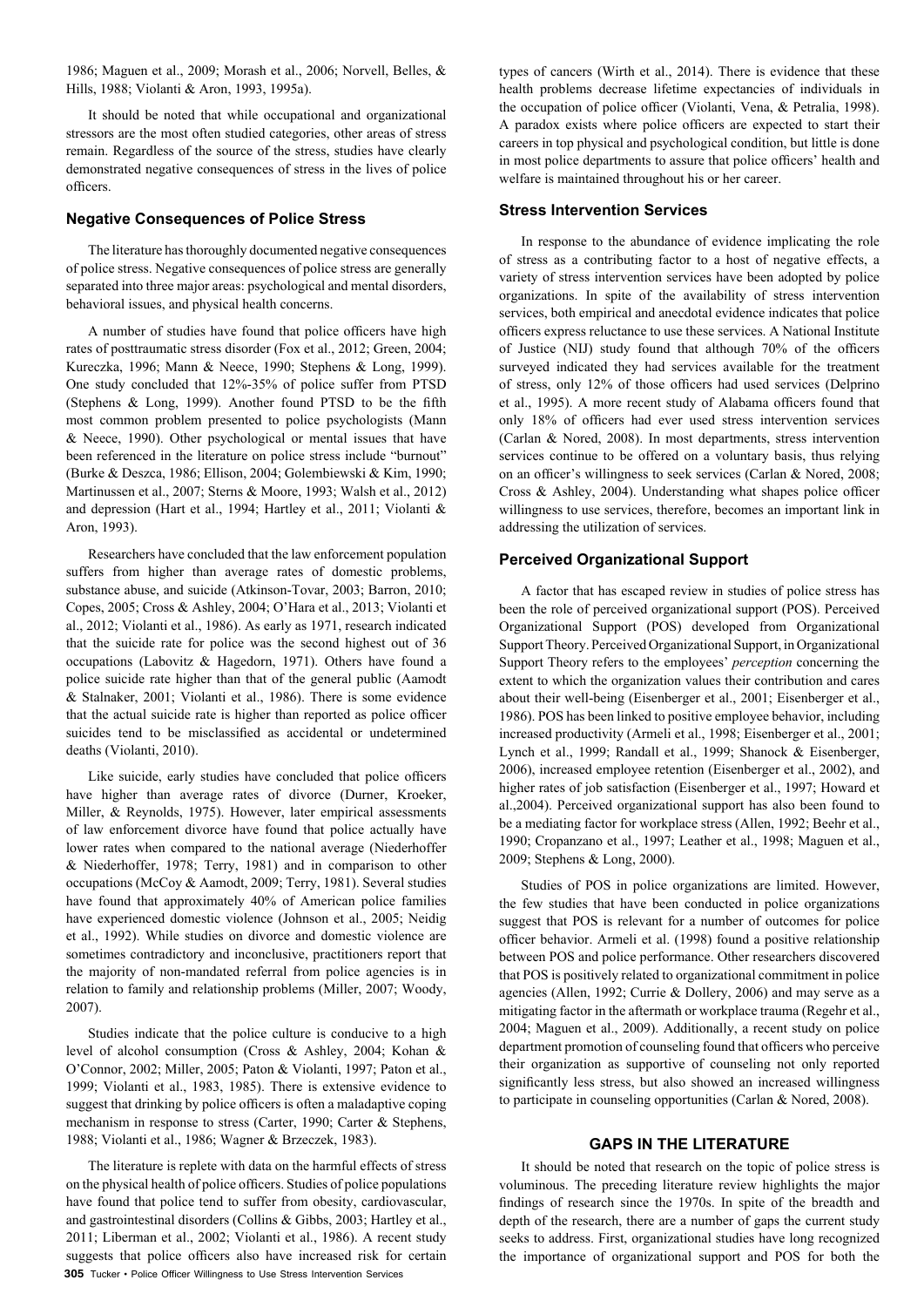organization and the employee. In light of the fact that officers rank inadequate support (from the organization and supervisors) highest among organizational stressors (Violanti & Aron, 1995a) the relationship between organizational support and police officer stress is an important one. However, there remains a lack of studies on the potential value of organizational support in the area of policing, specifically in relation to stress and the use of stress intervention services. In theory, officers who perceive support from their organization may not only experience less stress, but may also show more willingness to use services for stress intervention.

Secondly, while the literature indicates that officers do not use stress intervention services for reasons of confidentiality and the potential that mental health stigma may attach, these references are often outdated or anecdotal in nature. In a review of the literature, less than twenty-five percent of the references were based on actual research findings. It appears that these factors have been cited so often that they have become accepted as part of our general understanding of police and use of stress intervention services. Due to the growth in services over the last thirty years, these factors merit further attention to determine if issues of confidentiality and stigma remain a concern for officers.

The literature has depicted police officers as having a lack of confidence in service providers (i.e., specifically professional service providers such as psychologists, psychiatrists, and therapists), assessing them as unable to fully understand the stress of the police job. Lack of confidence in service providers is most often cited as the reason that peer-based services started (Everly, 1995; Miller, 2005; Ostrov, 1986). Qualitative studies have documented that officers fear that psychologists and therapists provided by or referred by the department are "tools of management" that would label them as "sick" or "unstable" and put their jobs in peril (Mullins, 1994). In spite of these assertions, limited empirical evidence is available to determine officer preference of service provider (e.g., professional or peer) or whether officers avoid use of professional psychological services due to a lack of confidence in providers.

It should be noted that this study is not designed to measure stress. It is accepted, based on the extensive literature in the field, that policing is stressful and that officers may be stressed at various points in their career. This has been well-documented. The current study explores the factors that influence officer willingness to stress intervention services under the hypothetical condition that they are confronted with a critical incident or other stressor. As such, comprehensive measures of officer stress were not employed in the study; however the Perceived Stress Scale was utilized as a control for officer stress (Cohen, Kamarck, & Mermelstein, 1983).

#### **KEY HYPOTHESES**

To fill in noted gaps in the literature, the current study proposes to test the following hypotheses:

 $H<sub>1</sub>$ : Officers who are concerned about the confidentiality of stress intervention services will be less willing to use stress intervention services.

 $H_2$ : Officers are concerned about the stigma attached to use of stress intervention services will be less willing to use such services.

 $H_3$ : Officers who have a lack of confidence in professional service providers (i.e., psychologists, therapists) will be less willing to use stress intervention services.

 $H_4$ : Officers who perceive that they are supported by the organization will be more willing to use stress intervention services.

#### **DATA AND METHODS**

Data were obtained through the use of a police officer questionnaire (POQ). The questionnaire was developed from

information learned during interviews with police officers and from previous questionnaires developed by others (Delprino et al., 1995), specifically, from a National Institute of Justice (NIJ) study titled *Work and Family Services for Law Enforcement Personnel in the United States.* The entire list of stress intervention services in the questionnaire was developed from services mentioned in the literature review, those referenced in the work *A History of Police Psychological Services* (Reese, 1987), and those listed in the Delprino et al. (1995) instrument. It should be noted that due to the exploratory nature of the current research, no existing instruments were found that had been subjected to tests of reliability and validity. While some questions and scales in the POQ were based on Delprino et al. (1995) NIJ study, this was the first use of the instrument developed by the author.

Permission was obtained from the Pennsylvania State Lodge of the Fraternal Order of Police (FOP) to distribute the questionnaire to randomly-selected police officers through their membership mailing list. The Pennsylvania FOP represents between 70-75% of fulltime police officers in Pennsylvania who work at various levels of government (i.e., municipal, regional, state, federal). To attempt to obtain a representative sample the FOP mailing lists was stratified by geographic region and by the size of the police organization in which the officer was employed (i.e., large  $>100$ , small  $<100$ ). While use of FOP membership list did provide some limitations (i.e., not all Pennsylvania officers are members of the FOP) it was chosen as the most appropriate way to guarantee the confidentiality of responses by police on this potentially sensitive topic.

The police officer questionnaire sought information from police officers regarding their perspectives of the availability of services, actual use of services, and their willingness to use services (by service type). Additionally, the instrument was designed to capture detailed information on police officers' perspectives concerning factors shaping willingness to use services, including stigma, confidentiality, lack of confidence in services providers, and perception of organizational support and support of stress intervention services.

In total, 673 officers responded to the survey, a response rate of 18.1%. Responding officers represent 223 different law enforcement agencies, operating in 61 different counties. Eighty-nine percent of the responding officers were male. The majority of the sample was White, with a total minority population of 6.7%. Officers range from 21–72 years of age with a mean of 41.96 years. Total years of law enforcement experience range from 2–40 years with a mean of 16 years of experience. The majority of officers were patrol officers (67.3%) with the remaining officers distributed among 24 different assignments. Sixty-eight percent of the officers have not achieved rank; 15% are sergeants, 8% are corporals, and nearly 4% are detectives (this is often a rank equal to sergeant). The remaining officers have ranks greater than sergeant, including 11 police chiefs (1.6%). Forty-five percent of the respondents are employed in agencies with over 100 sworn officers; 46% are in small departments (1–49 sworn officers). The remaining officers work in medium-sized departments (50–99 sworn officers).

#### **Variables**

#### *Dependent Variable*

The primary variable of interest and the dependent variable for the analysis is officer willingness to use services. The variable consists of officer responses to the question, "How willing would you be to use the service listed if confronted with a critical incident or other stress?" Officers ranked their willingness on a Likert-type scale from (1) definitely would not use services, (2) probably would not use services, (3) unsure, (4) probably would use services, and (5) definitely would use services. Officers' responses to this question were analyzed to be included in an index variable to represent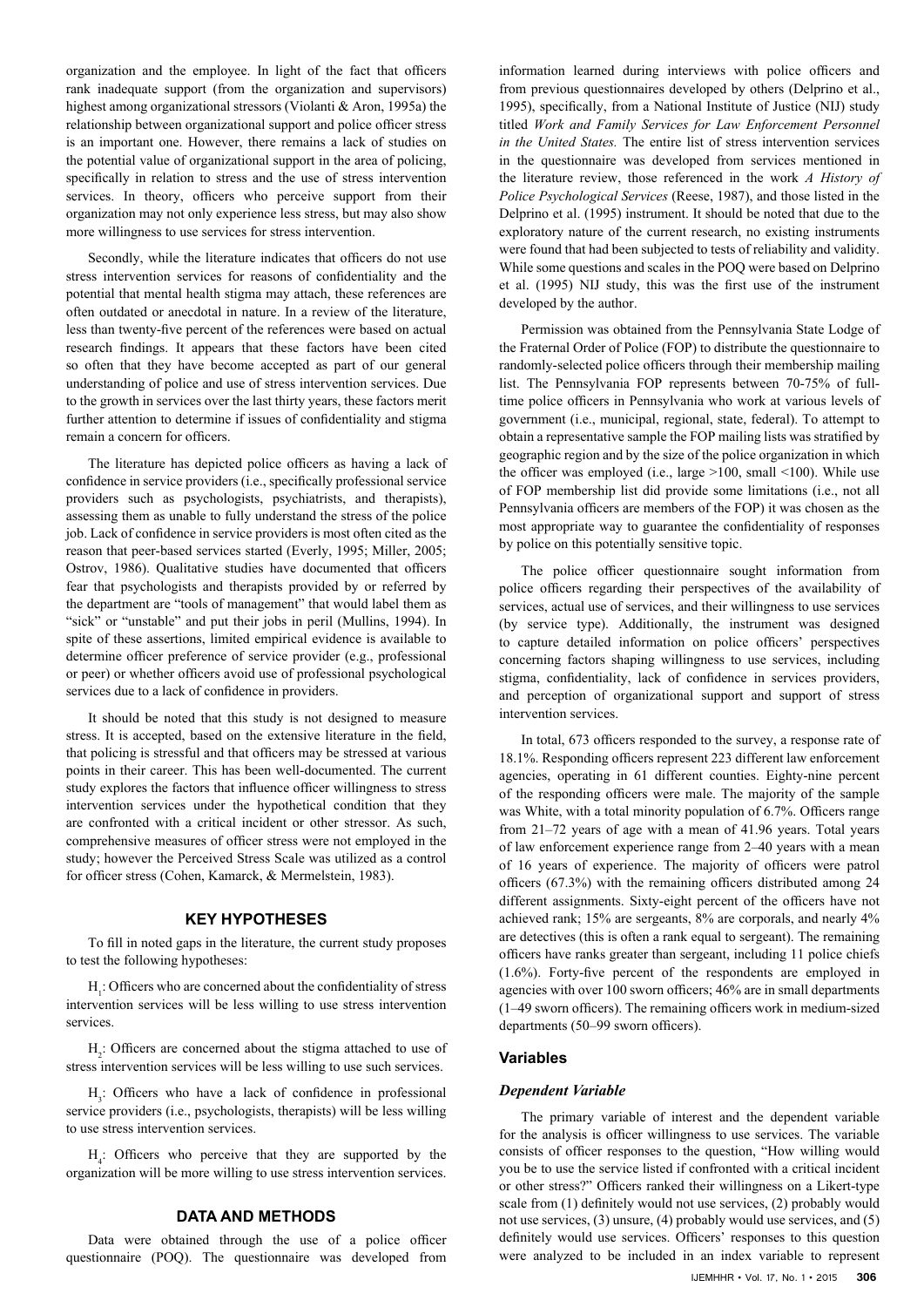overall willingness to use services. A reliability analysis indicated a reliability coefficient of 0.976. A reliability coefficient of 0.70 is generally considered to yield acceptable internal consistency for items to be included in an index variable (Cronbach, 1951). The variables were z-scored and averaged to create a "willingness index." Higher values indicate greater willingness to participate in stress interventions while lower scores indicate unwillingness to participate.

#### *Primary Independent Variables: Perceived Organizational Support (POS)*

Officers' views of organizational support were measured in two ways. In one section of the questionnaire, officers were asked to rank the support they feel from different entities within the organization, including: top administration of the agency, immediate supervisor, fellow officers, and the Fraternal Order of Police. A Likert-type scale was used with the following possible responses: (1) not at all supported, (2) slightly supported, (3) moderately supported, (4) very supported, (5) extremely supported. These questions were based on Organizational Support Theory and sought to obtain the officers' perceptions of organizational support.

Attempts were made to construct two separate composite variables, perceived organizational support and perceived organizational support of stress interventions, from the responses to these questions. Analyses indicated that this would be inappropriate as the variables are too strongly correlated to be included in the same regression model. A reliability analysis indicated a reliability coefficient of 0.852 for these eight items. The variables were z-scored and averaged to create an overall "perceived organizational support" composite variable. Lower scores on organizational support indicate that an officer does not feel supported and does not believe the organization supports stress intervention services. Higher scores on this variable indicate that an officer feels supported by the organization and believes that the organization supports stress intervention services.

#### *Confidentiality and Stigma*

Measures of confidentiality and stigma were included in an agree/disagree section of the questionnaire. A Likert-type scale was uses with the following possible responses: (1) definitely disagree, (2) somewhat disagree, (3) neither agree nor disagree, (4) somewhat agree, and (5) definitely agree. The following agree/disagree statements from the questionnaire were included to assess officer concerns regarding confidentiality.

"Confidentiality of stress intervention services is a concern at my agency."

"Anything I say will get back to the administration."

"I don't trust that stress intervention services are completely confidential."

"I trust that stress intervention service providers would maintain confidentiality."

The final item in the above group was reverse-coded.

Likewise, the questionnaire contained a number of questions designed to evaluate officers' concerns regarding stigma:

"People may think I am weak if I seek services for stress."

"There is stigma with seeking services for stress in my department."

"I would feel ashamed if I needed to see someone about my stress."

"Talking about stress might harm my chances of being promoted."

**307** Tucker • Police Officer Willingness to Use Stress Intervention Services

"Other officers might think I won't be able to back them up if I need services for stress."

"The administration might find me unfit for duty if I asked for help with stress."

Several of the measures of stigma and confidentiality were from an NIJ study conducted by Delprino et al. (1995). The authors provided their written permission for the researcher to include them the current study.

The original intent of the author was to create an index variable from each set of statements to measure the unique effect of confidentiality and stigma (separately) on officer willingness to use stress intervention services. However, a correlation analysis revealed that these variables are too highly correlated to be assessed separately. Theoretically, the two factors are intrinsically-linked. Officers are concerned about confidentiality of services as the loss of such has the possibility to result in stigma. A reliability analysis on the 10 questions yielded a reliability coefficient of .870. The above questions were z-scored and averaged to create a "confidentiality/ stigma" composite variable. Low scores indicate lower concerns about confidentiality and stigma, while higher scores indicate a higher level of concern about these issues.

#### *Confidence in Service Providers*

An agree/disagree statement, derived from the literature, was included in the questionnaire to capture views of professional service providers: "Police are unique and professional service providers do not understand us." The variable has a mean of 3.05 with a standard deviation of 1.256.

#### *Other Variables of Interest*

Health variables included the officer's self-health assessment on a scale of 1–5 (e.g., poor, fair, good, very good, excellent) and average weekly alcohol consumption (1=11 or more drinks in the past week, 0= all other categories).

To control for officer stress, two scales were included in the POQ. The first is the Perceived Stress Scale (Cohen, Kamarck, & Mermelstein, 1983). Responses to this ten-item scale provide a measure of officers' perceived stress. Lower scores on "total perceived stress" indicate lower perceived stress; higher scores indicate higher perceived stress. The second stress measure was included to control for officer exposure to a critical incident in the last twelve months. Additionally, officers were asked if they had received CISM and/or peer-support training (1= CISM trained, 0= not CISM trained) to control for the potential effect of such training on officer willingness to use services.

Demographic variables were entered into the model to assess their impact on officer willingness to use services. These variables included gender, race, education, and marital status. Additionally, officers were asked to agree or disagree to the statement "my family is supportive of my career choice." Lower scores indicated low family support while higher scores on this variable indicate high support from family. The mean value for family support is 4.45 with a standard deviation of 0.891. A visual examination of the histogram revealed a normal distribution with a slightly negative skew.

Organizational characteristics of interest included the size of the agency and level of government. Additionally, organizational characteristics included the officer's perception as to the existence of agency policies and procedures regarding police stress (1= agency has policy,  $0=$  agency does not have policy). It should be noted that this variable represents the officers' belief that a policy exists, not necessarily the reality.

#### *Analysis*

The primary goal of the current study is to explore the factors which influence officer willingness to use stress intervention services,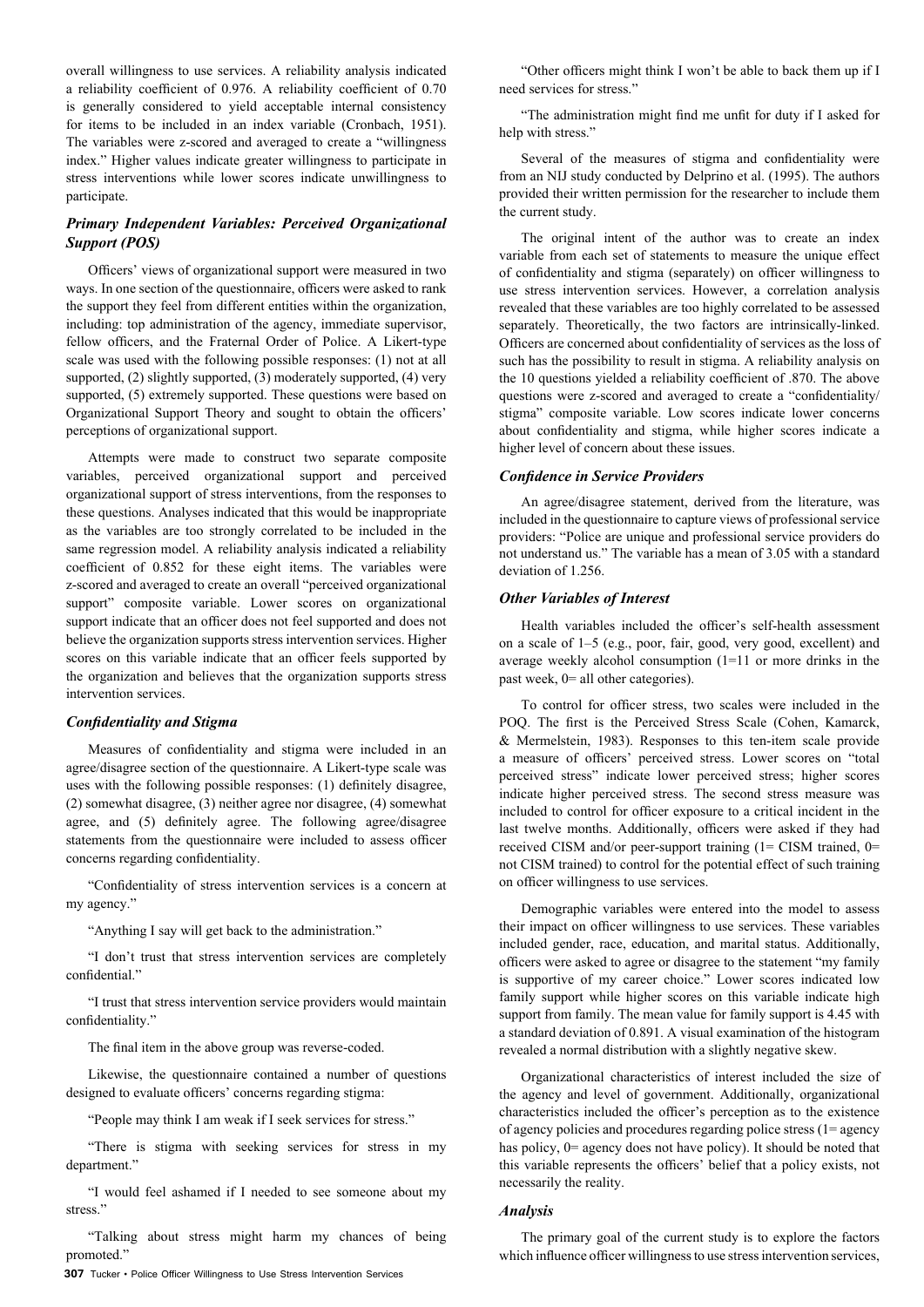with a specific interest in the variable of perceived organizational support. A series of multiple regression models were estimated by entering predictors in a hierarchical fashion. Variables were entered in theoretically-related groups, including: individual characteristics, health and stress variables, organizational descriptors, and the primary variables of interest (confidentiality and stigma, confidence in service providers, and perceived organizational support). All predictors were entered in groups, none were deleted during the process. By entering the variables in these defined groups, it is possible to tell what types of predictors have the most influence on officer willingness to use services. Descriptive statistics are displayed in Table 1.

#### **RESULTS**

#### *Model One*

Analyses indicated that in the first model, assignment to patrol, CISM training, and family support were all significant. Officers assigned to patrol are less willing to use stress intervention services  $(r=0.135, p<0.05)$ . CISM-trained officers, as expected, are more willing to use services  $(r=0.378, p<0.001)$ . Additionally, for every one unit increase in family support, officer scores on willingness to use services increased by  $0.113$  ( $p<0.000$ ). The  $R^2$  statistic indicated that the variables included in this model accounted for 4.7% of the variation in officer willingness to use services.

#### *Model Two*

In the second model, officer health and stress control variables were entered. Officer health variables include the officer's own assessment of his or her health and an alcohol consumption variable. The variables "total perceived stress" and "exposure to critical incidents" were entered to control for officer stress issues. Analyses revealed officers who reported being exposed to a critical incident in the last 12 months were more willing to use stress intervention services ( $r=0.138$ ,  $p<0.05$ ). Officers' self-health assessment and alcohol consumption variables were barely out of the range of statistical significance ( $p$ <0.055 and  $p$ <0.061, respectively). The  $R<sup>2</sup>$  for this model specified that the addition of the health-related variables increased the explained variance to 6.7%. This increase is statistically significant  $(p<0.01)$ . Models 1 and 2 are displayed in Table 2.

#### *Model Three*

Model Three contains organizational characteristics including the level of government, the size of the agency, and whether or not the agency has policies regarding police stress. This variable is based on the officers' beliefs regarding the existence of policies or procedures at their agency to address police officer stress as indicated by "yes" on the survey  $(1=$  yes, all other  $=0$ ). In Model Three, agency size and the existence of policies and procedures were found to be significantly correlated to officer willingness to use services. The unique effect of being in an agency with 100 or more officers had a negative influence on officer willingness to use services (*r*=- 0.219,  $p$ <0.005). However, for officers in agencies with policies and procedures regarding the use of stress intervention services, there is a positive effect on officer willingness to use services  $(r=0.226,$  $p$ <0.01). The  $R^2$  statistic for this model indicated that the combined variables accounted for 9.3% of the variance in officer willingness to use services. This is statistically significant  $(p<0.001)$ . All variables that had been found to be significant in Models 1 and 2 remained significant.

#### *Model Four*

The final model includes the primary variables of interest: Confidentiality/Stigma Index, Perceived Organizational Support Index, and confidence in service providers. Confidence in service providers was not found to be statistically significant. Confidentiality/

Stigma was found to be statistically significant and negatively correlated with the dependent variable. For every one unit increase in concerns regarding confidentiality/stigma, officer willingness to use stress interventions decreased by -0.246 (*p*<0.001). In contrast, perceived organizational support correlated positively with officer willingness to use services. For every one unit increase in perceived organizational support, officer willingness to use services increased by 0.219 (*p*<0.001).

Upon entering the variables in Model 4, the unique effect of CISM training became insignificant (0.079). Additionally, the agency policy variable from Model 3 also lost significance (0.089). The effect of CISM training may have been captured in the confidentiality/stigma variable. As well, the effect of having an agency policy may be accounted for in the perceived organizational support variable. In the final model, five predictors were found to be statistically significant with officer willingness to use stress intervention services, while holding constant for officer gender, race, education level, marital status, veteran status, assignment, and rank. Additionally, the models controlled for perceived stress and exposure to critical incidents. Family support, exposure to critical incidents, agency size, confidentiality/stigma, and perceived organizational support were all found to be significantly correlated with officer willingness to use services. The  $R^2$  statistic for Model 4 signified a sizable increase in explained variance. The total variables included in the model accounted for 21.1% of the explained variance in officer willingness to use stress intervention services  $(p<0.001)$ . Models 3 and 4 are displayed in Table 3.

A review of regression statistics found that the values for tolerance and variance inflation factor (VIF) are well in line with accepted levels indicating that multicollinearity is not a problem. The Durbin Watson statistic is 2.075 indicating no significant auto correlation. A visual examination of a histogram of the residuals signifies normal distribution. A P-P plot of regression standardized residuals indicates normal and linear distribution. Additionally, a scatterplot of the standardized residuals against the standardized predictive values indicates the residuals are homoscedastic.

#### **DISCUSSION AND CONCLUSION**

The current research sought to explore the factors which influence officer willingness to use stress intervention services, with a focus on perceived organizational support. Researchers, practitioners, and service providers have noted that police officers are often reluctant to use stress intervention services. Understanding what factors influence officer willingness to use stress intervention services, therefore, is important to potentially increasing the use of service. Increasing police officer use of stress intervention services may help reduce stress and consequentially, the negative effects of stress in the police occupation.

Three of the four main hypotheses of the study were supported by the data. With regard to organizational support, the analyses indicate that officers who feel supported by the organization and believe that the organization supports the use of stress intervention services are more willing to use services. Additionally, officers who are concerned about the confidentiality of services are less willing to use services. Likewise, officers who fear stigma associated with use of services express less willingness to use services.

The findings from this study did not support the hypothesis that a lack of confidence in professional service providers (i.e., psychologists, psychiatrist, and therapists) predicts officer willingness to use services. In fact, the data does not support the often-cited assertion that police officers avoid these services. On the contrary, the majority of officers expressed a general willingness to use a referral to a psychologist or therapist. In addition, when using services outside of the organization, officers overwhelmingly used psychological service providers. The topic of police use of services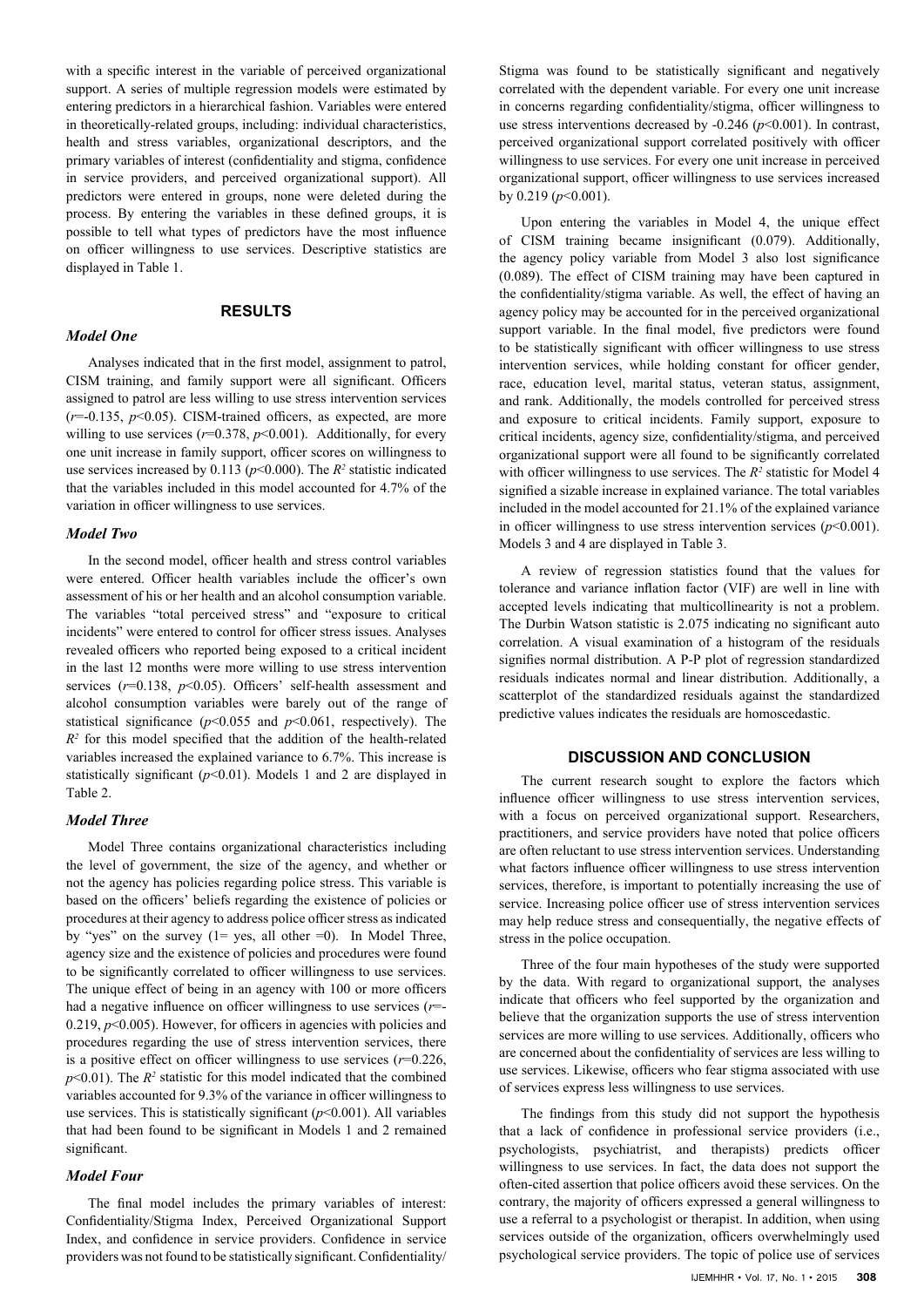| Table 1. |  |                                                           |  |
|----------|--|-----------------------------------------------------------|--|
|          |  | Descriptive Statistics for Multiple Regression Models 1-4 |  |

| <b>Variables</b>                                       | М        | <b>Mdn</b> | <b>SD</b> | Min     | <b>Max</b> |
|--------------------------------------------------------|----------|------------|-----------|---------|------------|
| <b>Outcome Variable (Willingness Index)</b>            | $-.001$  | .043       | .760      | $-1.98$ | 1.42       |
| Model 1                                                |          |            |           |         |            |
| Length of service                                      | 16.06    | 15         | 8.252     | 2       | 40         |
| Gender (1 = female, $0 =$ male)                        | .111     |            | .314      | 0       | 1          |
| Current job status ( $1 =$ active, $0 =$ else)         | .908     |            | .288      | 0       |            |
| Race $(1 = \text{minority}, 0 = \text{else})$          | .067     |            | .250      | 0       |            |
| Education (1 = 4 yr. $+$ , 0 = else)                   | .448     |            | .497      | 0       |            |
| Marital status (1 = married, $0 =$ else)               | .784     |            | .411      | 0       |            |
| Veteran status (1 = veteran, 0 = else)                 | .268     |            | .443      | 0       |            |
| Assignment (1 = patrol, $0 =$ else)                    | .674     |            | .468      | 0       |            |
| Rank $(1 = rank, 0 = else)$                            | .318     |            | .466      | 0       |            |
| CISM training $(1 = \text{training}, 0 = \text{else})$ | .055     |            | .228      | 0       |            |
| Family support                                         | 4.45     | 5          | .891      | 1       | 4          |
| Model 2                                                |          |            |           |         |            |
| Health assessment                                      | 3.28     | 3          | .925      | 1       | 5          |
| Alcohol consumption $(1 = 11 + 0 = 0 - 10)$            | .142     |            | .348      | 0       | 1          |
| Perceived stress                                       | 13.04    | 12         | 6.36      | 0       | 35         |
| Exposure to critical incidents $(1 = yes, 0 = no)$     | .473     |            | .499      | 0       | 1          |
| Model 3                                                |          |            |           |         |            |
| Government level $(1 =$ municipal, $0 =$ else)         | .722     |            | .448      | 0       | 1          |
| Agency size $(1 = 100 + 0 = 1 - 99)$                   | .448     |            | .497      | 0       | 1          |
| Agency policies $(1 = yes, 0 = no)$                    | .514     |            | .500      | 0       | 1          |
| Model 4                                                |          |            |           |         |            |
| Confidentiality/Stigma (Index)                         | $-0021$  | .043       | .760      | $-1.98$ | 2.18       |
| Organizational Support (Index)                         | $-0.019$ | .024       | .699      | $-1.69$ | 1.64       |
| Confidence in providers                                | 3.05     | 3          | 1.25      | 1       | 5          |

was not covered in this article due to space constraints. However, the study on which this article is based did collect information from officers on their use of services, both department-provided services and those obtained outside the department. Results revealed that most officers expressed willingness to use a department *referral* to a psychologist, psychiatrist, or therapist (51.9%). In addition, among officers who reported using services *outside* department-provided options, 78.5% reported using psychological service providers. This is a strong indication that previous information that officers avoid using psychologically-based services may be outdated.

#### **Limitations**

As with all studies, there are some identifiable limitations. One of the limitations in this study is the low response rate to the police officer questionnaire. In the case of this study, a random sample of *all* police officers in Pennsylvania was not possible. Stratified random sampling was intended to produce a diverse sample of police officers from a list of police officers/FOP members which includes approximately 70% of all full-time police officers working in the Commonwealth. The resulting data included responses from 673 officers.

Low response rates introduce the *potential* of non-response bias. "Non-response error arises when the values of statistics computed based only on respondent data differ from those on the entire sample data" (Groves, Presser, & Dipko, 2004, p. 3). One suggested strategy to assess non-response bias is to comparing the sample population to the overall population of interest on key demographics (i.e., age, race, gender, etc.) when this information is available (Armstrong & Overton, 1977; Groves, 2006; Sax, Gilmartin, & Bryant, 2003). A comparison of basic law enforcement demographics from the Pennsylvania UCR (Pennsylvania State Police, 2010) with the current study was conducted and revealed that when compared to the best available data the demographic characteristics of the study sample are in close approximation to the Pennsylvania police officer population in regards to gender, agency size, and level of government for which the officer serves.

**309** Tucker • Police Officer Willingness to Use Stress Intervention Services

The data were obtained from a police officer questionnaire that was distributed as part of a larger study. It was the first time the POQ was used and therefore, at the time of the data collection had not been subjected to tests of reliability and validity. The use of published scales that have been tested for reliability and validity would increase the confidence in the results of the current study.

The study did not include a full evaluation of individual factors which may play a role in officer willingness to use stress intervention services. While the study did include some measures of social support, measures of personality, hardiness, resilience, and coping styles were not included in this study. It is possible that these individual factors may influence an officer's perceived need for service and therefore their willingness to use services. In addition, this study did not assess officer's prior history of trauma (other than exposure to critical incidents), which may influence officer willingness to use stress intervention services.

#### **Implications**

The question 'what shapes officer willingness to use stress intervention services?' has important implications for researchers, practitioners, and police managers. The findings of this study lend themselves to the development of theoretical, policy-related, and practical implications which will be reviewed independently.

#### *Theoretical Implications*

The findings of this study have theoretical implications for three major areas of literature and research: police stress, organizational theory, and psychological theory. With regard to police stress and organizational theory, very few studies have attempted to integrate these two fields, although the police organization has been identified as one which exerts tremendous influence on employees (Hart & Cotton, 2003; Hart et al., 1994; Murat, 2008). The findings of the current study confirm the influence of the organization on officers both negatively (i.e., confidentiality and stigma) and positively (i.e.,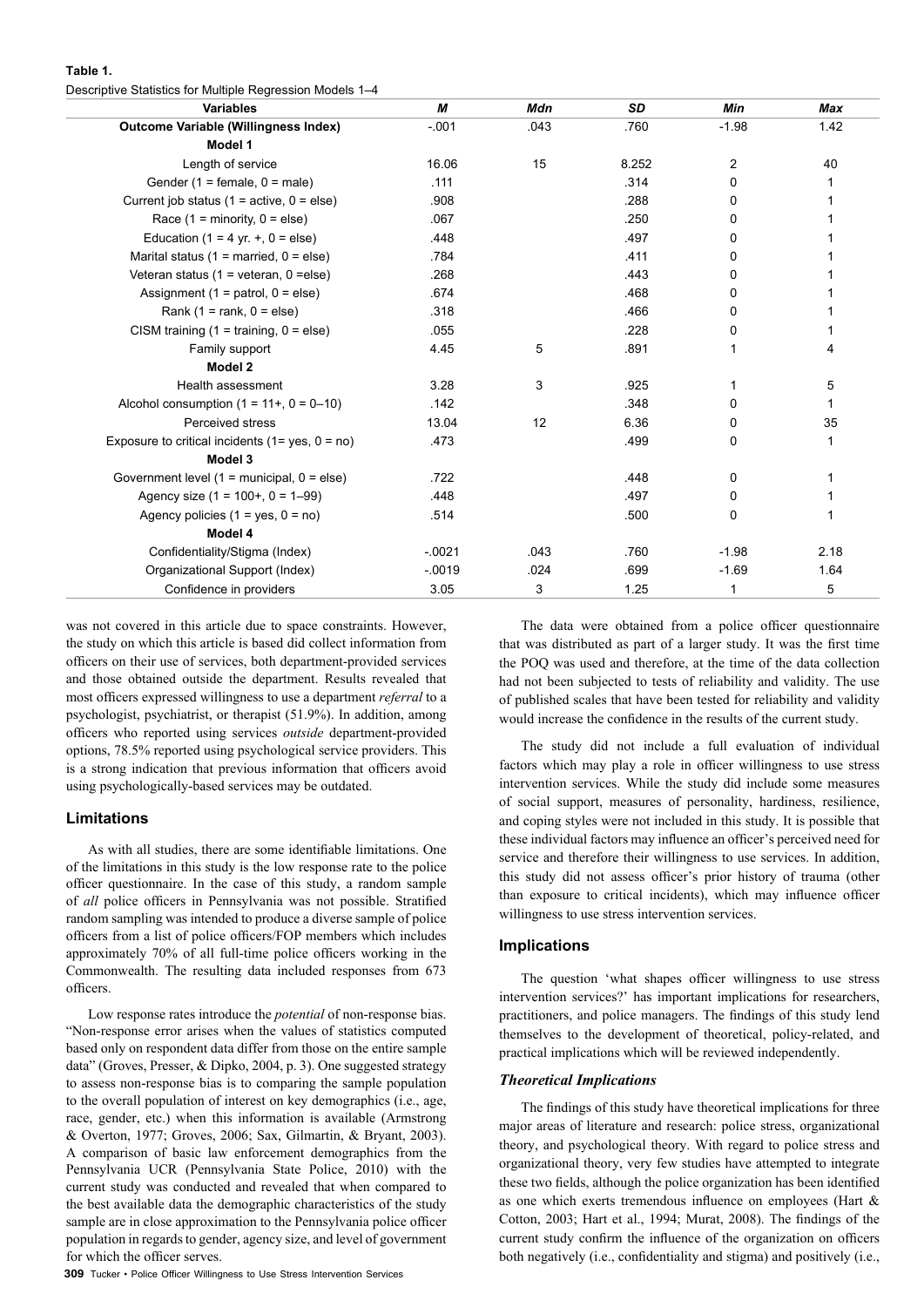#### **Table 2.**  Multiple Regression Models 1 and 2

|                                |                | <b>Model 1</b> |                   |                | <b>Model 2</b> |                   |
|--------------------------------|----------------|----------------|-------------------|----------------|----------------|-------------------|
| $(n=612)$                      | b(SE)          | t-ratio        | p<                | $b$ (SE)       | t-ratio        | p<                |
| Intercept (Willingness Index)  | $-491(.232)$   | $-2.122$       | .05               | $-760(.281)$   | $-2.708$       | .01               |
| Length of service              | .004(.005)     | .957           | ns                | .004(.005)     | .918           | ns                |
| Active                         | $-0.15(.114)$  | $-131$         | ns                | $-069(0116)$   | $-597$         | ns                |
| Gender                         | .060(.102)     | .588           | ns                | .025(.102)     | .245           | ns                |
| Race                           | $-078(.127)$   | $-612$         | ns                | $-088(.127)$   | $-692$         | ns                |
| Education                      | .115(.063)     | 1.815          | ns                | .091(.064)     | 1.436          | ns                |
| Marital status                 | $-.081(.078)$  | $-1.038$       | ns                | $-090(.078)$   | $-1.151$       | ns                |
| Veteran status                 | .065(.072)     | .912           | ns                | .055(.071)     | .438           | ns                |
| Assignment                     | $-135(.069)$   | $-1.953$       | .05               | $-117(.069)$   | $-1.701$       | ns                |
| Rank                           | .013(.074)     | .860           | ns                | .018(.074)     | .238           | ns                |
| CISM/peer training             | .378(.138)     | 2.749          | .005 <sup>a</sup> | .348(138)      | 2.525          | .05               |
| Family support                 | .113(.035)     | 3.260          | .001a             | .098(.035)     | 2.780          | .005 <sup>a</sup> |
| Health assessment              |                |                |                   | .037(.035)     | 1.919          | ns                |
| Alcohol consumption            |                |                |                   | .172(.092)     | 1.874          | ns                |
| Perceived stress               |                |                |                   | $-.003(.005)$  | $-530$         | ns                |
| Exposure to critical incidents |                |                |                   | .138(.063)     | 2.204          | .05               |
| <b>Model Statistics</b>        | Model $R^{2b}$ | f              | p<                | Model $R^{2c}$ | f              | p<                |
|                                | .047           | 2.701          | .005              | .067           | 2.834          | .01               |

**a** Denotes predictor variables that continue to be significant after adjustment for multiple comparisons (Holm-Bonferroni). **<sup>b</sup>**Adjusted *R2* for Model 1 is .030. **<sup>c</sup>**Adjusted *R2* for Model 2 is .043.

#### **Table 3.**

Multiple Regression Models 3 and 4

|                                |                | Model 3     |                   |                          | <b>Model 4</b> |                   |
|--------------------------------|----------------|-------------|-------------------|--------------------------|----------------|-------------------|
| $(n=612)$                      | $b$ (SE)       | t-ratio     | p<                | $b$ (SE)                 | t-ratio        | p<                |
| Intercept (Willingness Index)  | $-640(.296)$   | $-2.158$    | .05               | $-476(.286)$             | 1.665          | .05               |
| Length of service              | .004(.004)     | .988        | ns                | .005(.004)               | 1.101          | ns                |
| Active                         | $-110(.115)$   | $-956$      | ns                | $-156(.108)$             | $-1.450$       | ns                |
| Gender                         | .007(.101)     | $-069$      | ns                | .077(.095)               | .816           | ns                |
| Race                           | $-.060(.128)$  | $-469$      | ns                | $-0.049(0.120)$          | $-413$         | ns                |
| Education                      | .085(.063)     | 1.347       | ns                | .050(.059)               | .853           | ns                |
| <b>Marital status</b>          | $-098(.077)$   | $-1.260$    | ns                | $-080(.073)$             | $-1.101$       | ns                |
| Veteran status                 | .047(.071)     | .666        | ns                | .057(.067)               | .849           | ns                |
| Assignment                     | $-109(.069)$   | $-1.577$    | ns                | $-028(.065)$             | $-424$         | ns                |
| Rank                           | $-003(.073)$   | $-0.036$    | ns                | .010(.069)               | .146           | ns                |
| CISM training                  | .327(.137)     | 2.386       | .05               | .228(.129)               | 1.762          | ns                |
| Family support                 | .102(.035)     | 2.905       | .005              | .071(.033)               | 2.159          | .05               |
| Health assessment              | .060(.034)     | 1.735       | ns                | .046(.032)               | 1.438          | ns                |
| Alcohol consumption            | .168(.091)     | 1.845       | ns                | .121(.086)               | 1.416          | ns                |
| Perceived stress               | $-002(.005)$   | $-405$      | ns                | .007(.005)               | 1.527          | ns                |
| Exposure to critical incidents | .145(.073)     | 2.322       | .05               | .142(.059)               | 2.404          | .05               |
| Level of government            | $-130(.076)$   | $-1.708$    | ns                | $-076(.071)$             | $-1.065$       | ns                |
| Agency size                    | $-219(.073)$   | $-2.985$    | .005 <sup>a</sup> | $-158(.069)$             | $-2.299$       | .05               |
| Agency policies                | .226(.069)     | 3.249       | .001 <sup>a</sup> | .113(.066)               | 1.704          | ns                |
| Confidentiality/Stigma         |                |             |                   | $-246(.051)$             | 4.811          | .001 <sup>a</sup> |
| Organizational support         |                |             |                   | .219(.047)               | 4.656          | .001 <sup>a</sup> |
| Confidence in providers        |                |             |                   | $-0.34(0.026)$           | $-1.303$       | ns                |
| <b>Model Statistics</b>        | Model $R^{2b}$ | $\mathbf f$ | p<                | Model $R^2$ <sup>c</sup> | f              | p<                |
|                                | .093           | 3.373       | .001              | .211                     | 7.514          | .001              |

**<sup>a</sup>**Denotes predictor variables that continued to be significant after adjustment for multiple comparisons (Holm-Bonferroni).

**<sup>b</sup>** Adjusted *R2* for Model 3 is .065. **<sup>c</sup>**Adjusted *R2* for Model 4 is .183.

POS). Integration of the study of police stress from an organizational theory perspective may serve to develop a better understanding of both negative and positive influences of the organization on employee mental health and behavior.

The current study supports psychological theory, in particular research regarding social stigma and help-seeking behaviors. In general, the average person would like to avoid the label of being emotionally unstable or mentally-ill based on the stigma that may attach. This desire to avoid stigma, as the literature in the field

suggests, may be even stronger among the police population based on gender issues (Addis & Mahalik, 2003; O'Neil et al., 1986; Wester et al., 2010) and police subculture (Britz, 1997; Fair, 2009; Murat, 2008). To more adequately address the needs of police officers, police administrators need to recognize the relationship between confidentiality, stigma, and officer willingness to use services. The fact that issues of confidentiality and stigma may inhibit officers from using services should be addressed at the policy and practical level.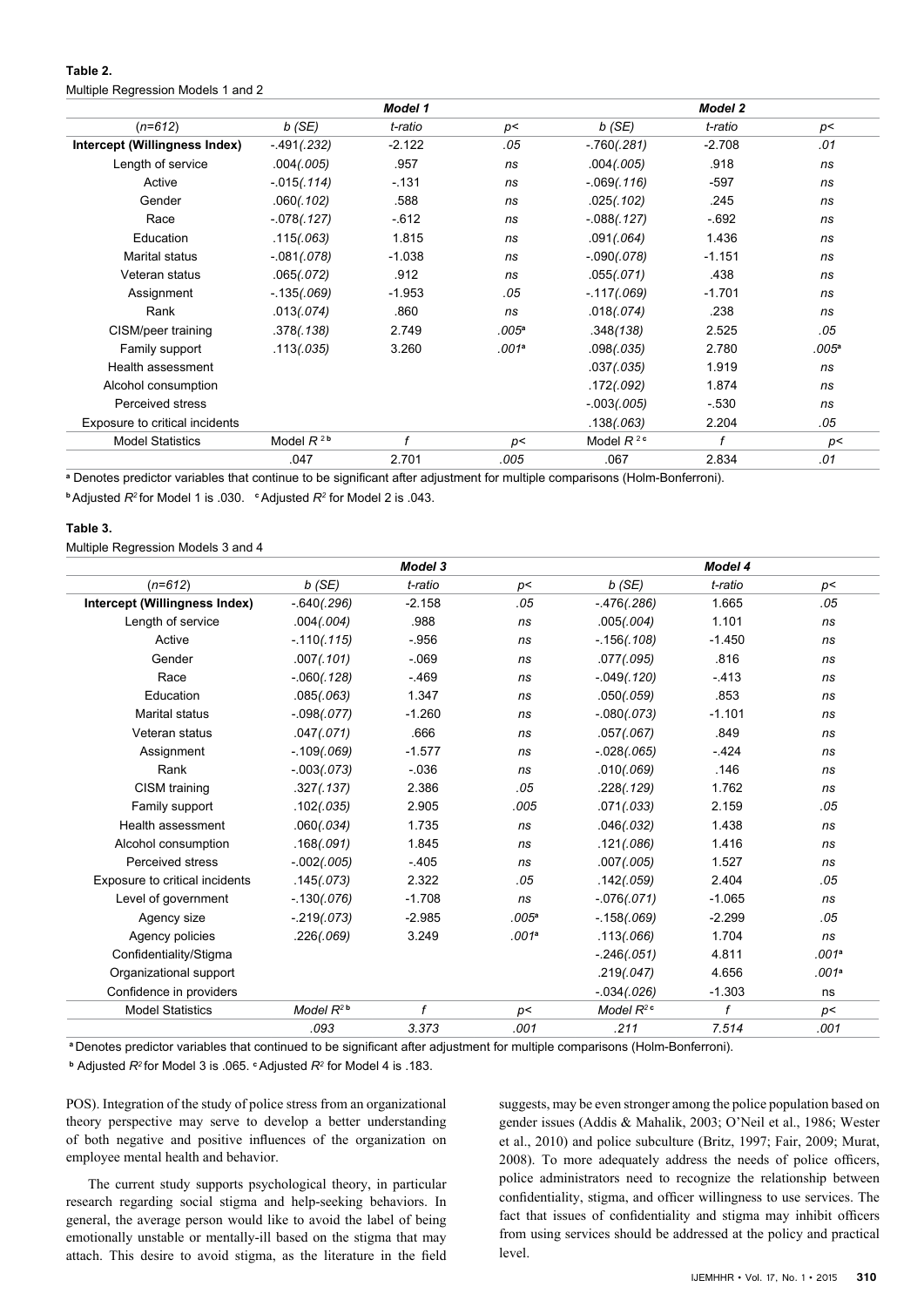#### *Policy Implications*

The findings of this study provide for a number of policy implications. Of primary importance is the role that perceived organizational support and support of stress intervention services play in reference to officer willingness to use services. The data would support the development of ways to increase officers' perceptions of organizational support. Clearly, the simplest approach would be to implement policies and procedures which indicate the organization's support of officers and the use of stress intervention services. The mere existence of policies and procedures to address police officer stress was found to be significantly and positively related to police officer willingness in two of the four regression models. Any policy or procedure that seeks to address police stress must assure officers that the use of services is confidential and will not affect their career. To protect the confidentiality of officers, access to services should be separated from the organization itself. Providing access to services outside the realm of the organization may serve to reduce officer's concerns about confidentiality and stigma. Policies should include the provision of external contact information of individual and/or organizations that will provide completely confidential services to officers.

#### *Practical Implications*

Departments may benefit from the use of psycho-educational approaches to reducing mental health stigma. Educationally-based interventions have been found to have a positive effect on helpseeking behavior (Esters et al., 1998; Gould et al., 2007; Warner et al., 2008). The latter two studies were conducted on military personnel who share some similarities with law enforcement officers when it comes to stigma and the use of services (i.e., organizational culture, male-dominated occupation). Additionally, researchers and practitioners recommend that police leaders should be trained to recognize and address police officer stress (Chapin et al., 2008).

Likewise, the findings support the theory that training or education in police officer stress may influence officer willingness to use stress intervention services. Officers who received training in CISM or peer-support exhibited fewer issues with confidentiality and stigma and were more willing to use stress intervention services (in three of the four models). This would suggest that if department administrators wish to decrease stigma and increase officer willingness to use services, they should focus on training personnel in CISM or peer-support. This not only promotes their own psychological health, but also prepares them to assist fellow officers in crisis.

#### **Conclusion**

The goal of this study was to identify the factors which influence police officer willingness to use stress intervention services, based on a sample of police officers in Pennsylvania. Findings indicate that officers remain concerned about the confidentiality of services and fear the stigma related to use of services. The study also found that perceived organizational support is positively correlated with officer willingness to use services. Officers who believe that their organization is supportive of them and that the agency supports the use of stress intervention services are more willing to use those services.

**311** Tucker • Police Officer Willingness to Use Stress Intervention Services The results of this study suggest that future research is needed to understand what factors influence officers' perceptions of organizational support. The fact that all the variables included in this study accounted for only 21.1% of the variance in officer willingness to use services is evidence that this subject requires further research. The field of police stress has benefited from research into the nature of police stress, the negative effects of police stress, and even evaluations of programs to address officer stress; however, officer willingness to use stress intervention services remains a relevant

avenue of research. By cultivating a thorough understanding of factors that influence officer willingness to use services, we may be able to develop services that officers will use with the potential of mitigating, moderating, or alleviating police officer stress and the negative effects associated with such stress.

#### **REFERENCES**

- Aamodt, M.G., & Stalnaker, N.A. (2001). Police officer suicide: Frequency and officer profiles. In D.C. Sheehan & J. Warren (Eds). *Suicide and Law Enforcement*. Washington, D.C.: U.S. Government Printing Office.
- Addis, M., & Mahalik, J. (2003). Men, masculinity and the context of help-seeking. *American Psychologist, 58*(1), 5-14.
- Allen, M.W. (1992). Communication and organizational commitment: Perceived organizational support as a mediating factor. *Western Journal of Communication*, *59,* 326-346.
- Anshel, M.H., Robertson, M., & Caputi, P. (1997). Sources of acute stress and their appraisals and reappraisals among Australian police as a function of previous experience. *Journal of Occupational and Organizational Psychology*, *70*, 337-356.
- Arredondo, R., Shumway, S.T., Kimball, T.G., Dersch, C.A., Morelock, M.S., & Bryan, M.S. (2002). *Law Enforcement and Corrections Family Support: Development and evaluation of a stress management program for officers and their spouses, final report*. National Criminal Justice Research Service (NIJ 197900). www.ncjrs.org.
- Armeli, S., Eisenberger, R., Fasolo, P., & Lynch, P. (1998). Perceived organizational support and police performance: The moderating influence of socioemotional needs. *Journal of Applied Psychology*, *83*, 288-297.
- Armstrong, J.S., & Overton, T.S. (1977). Estimating nonresponse bias in mail surveys. *Journal of Marketing Research, 14*, 396-402.
- Atkinson-Tovar, L. (2003). The impact of repeated exposure to trauma. *Law & Order*, *51*, 118-123.
- Baker, T.E., & Baker, J.P. (1996). Preventing police suicide. *FBI Law Enforcement Bulletin, 65*(10), 24-28. Retrieved January 12, 2009, from http://www.aele.org/law/2007FPMAY/fbi-1196-10.pdf
- Barron, S. (2010). Police officer suicide within the New South Wales police force from 1999 to 2008. *Police Practice and Research, 11*(4), 371-382.
- Beehr, T.A., Johnson, L.B., & Nievia, R. (1995). Occupational stress: Coping of police and their spouses. *Journal of Organizational Behavior, 16*(3), 3-25.
- Beehr, T.A., King, L.A., & King, D.W. (1990). Social support and occupational stress: Talking to supervisors. *Journal of Vocational Behavior*, *36*, 61-81.
- Britz, M.T. (1997). The police subculture and occupational socialization: Exploring individual and demographic characteristics. *American Journal of Criminal Justice,* 21(2), 127-146.
- Burke, R.J., & Deszca, E. (1986). Correlates of psychological burnout phases among police officers. *Human Relations, 39*(6), 487-501.
- Carlan, P.E., & Nored, L.S. (2008). An examination of officer stress: Should police departments implement mandatory counseling? *Journal of Police and Criminal Psychology, 23*(1), 8-15.
- Carter, D.L. (1990). Drug-related corruption of police officers: A contemporary topology. *Journal of Criminal Justice, 18*, 85-98.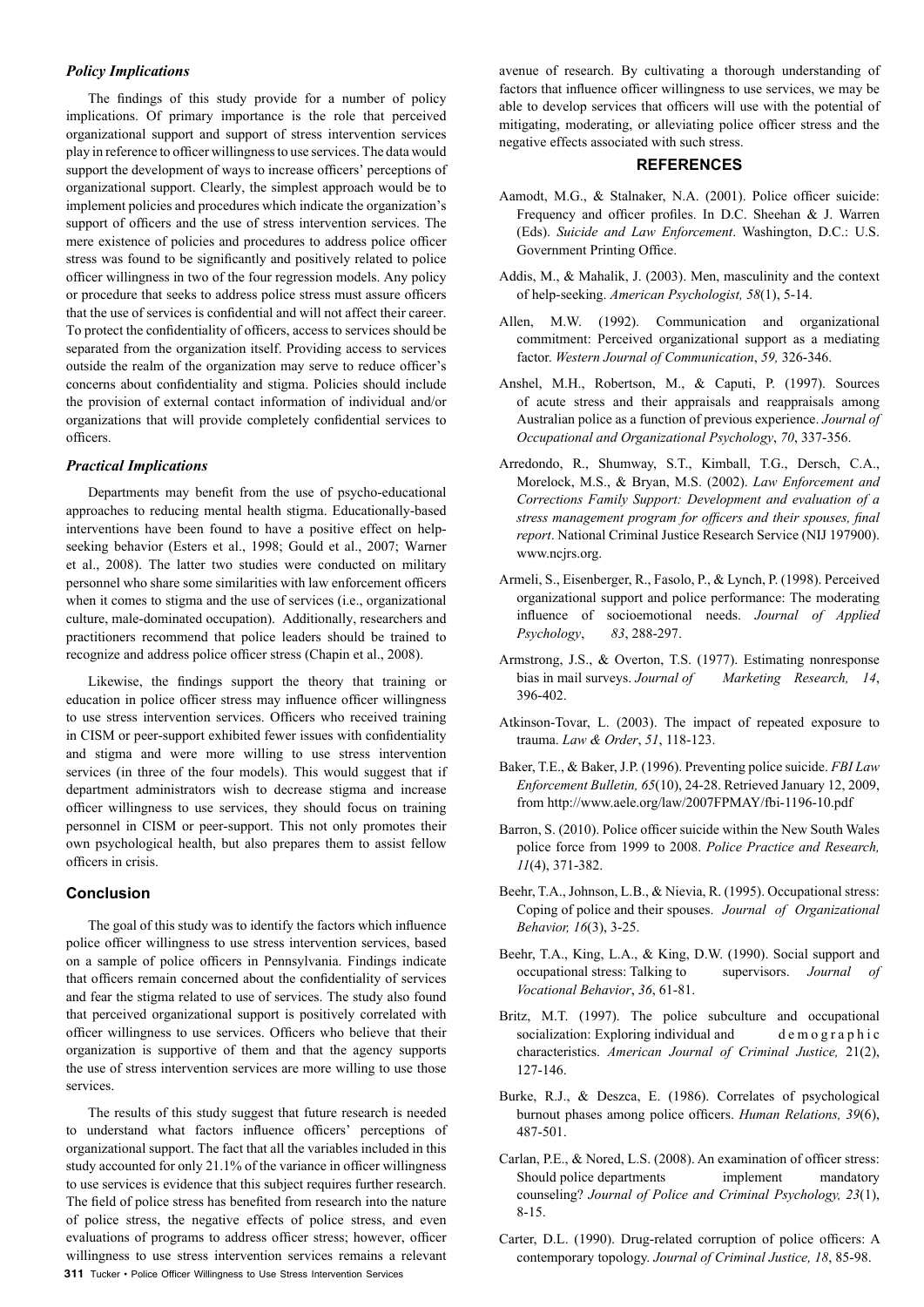- Carter, D.L., & Stephens, D.W. (1988). *Drug abuse by police officers: An analysis of critical policy issues*. Springfield, IL: Charles C. Thomas, Publisher.
- Chapin, M., Brannen, S.J., Singer, M.I., Walker, M. (2008). Training police leadership to recognize and address operational stress. *Police Quarterly, 11*(3), 338-352.
- Cohen, S., Kamarck, T., & Mermelstein, R. (1983). A global measure of perceived stress. *Journal of Health and Social Behavior, 24*, 386-396.
- Collins, P.A., & Gibbs, A.C. C. (2003). Stress in police officers: a study of the origins, prevalence and severity of stress-related symptoms within a county police force*. Occupational Medicine, 53*(4), 256-265.
- Copes, H. (2005). *Policing and Stress*. Pearson/Prentice Hall: New **Jersey.**
- Cronbach, L.J. (1951). Coefficient alpha and the internal structure of tests. *Psychometrika, 16*(3), 297-334.
- Cropanzano, R., Howes, J. C., Grandey, A. A., & Toth, P. (1997). The relationship of organizational politics and support to work behaviors, attitudes, and stress. *Journal of Organizational Behavior, 22*, 159-180.
- Cross, C. L., & Ashley, L. (2004). Police Trauma and Addiction: Coping with the dangers on the job. *FBI Law Enforcement Bulletin*, *73*(10), 24-32.
- Currie, P., & Dollery, B. (2006). Organizational commitment and perceived organizational support in the NSW Police. *Policing: An International Journal of Police Strategies & Management*, *29*(4), 741-756.
- Delprino, R.P., O'Quin, K., & Kennedy, C. (1995). Work and Family Services for Law Enforcement Personnel in the United States, 1995. ICPSR 2696. Buffalo, New York: Buffalo State College/Washington, D.C.: *National Association of Police Organizations* [producers], 1997. Ann Arbor, MI: *Inter-University Consortium for Political and Social Research* [distributor], 2000.
- Devilly, G.J., Gist, R., & Cotton, P. (2006). Ready! Fire! Aim! The status of psychological debriefing and therapeutic interventions: In the workplace and after disasters. *Review of General Psychology, 10*(4), 318-345.
- Durner, J., Kroeker, M., Miller, C., & Reynolds, C. (1975). Divorce - another occupational hazard. *Police Chief, 62*, 48-53.
- Eisenberger, R., Armeli, S., Rexwinkel, B., Lynch P.D., & Rhodes, L. (2001). Reciprocation of perceived organizational support. *Journal of Applied Psychology*, *86*, 42-51.
- Eisenberger, R., Cummings, J., Armeli, S., & Lynch, P. (1997). Perceived organizational support, discretionary treatment, and job satisfaction. *Journal of Applied Psychology*, *53*, 743-750.
- Eisenberger, R., Huntington, R., Hutchinson, S., & Sowa, D. (1986). Perceived organizational support. *Journal of Applied Psychology*, *71*(3), 500-507.
- Eisenberger, R., Stinglhamber, F., Vandenberghe, C., Sucharski, I. L., & Rhodes, L. (2002). Perceived supervisor support: Contributions to perceived organizational support and employee retention. *Journal of Applied Psychology*, *87*, 565-573.
- Ellison, W.K. (2004). *Stress and the police officer (2nd Ed.).*  Springfield: Charles C. Thomas Publisher, LTD.
- Esters, I.G., Cooker, P.G., & Ittenbach. (1998). Effects of a unit of instruction in mental health on rural adolescents' conceptions of mental illness and attitudes about seeking help. *Adolescence, 33*(13), 469-476.
- Everly, G.S. (1995). The role of critical incident stress debriefing (CISD) process in disaster counseling. *Journal of Mental Health Counseling, 17*(3), 278-290.
- Fair, D. (2009). Counseling Cops: Learning how to navigate the law enforcement subculture. *Annals of the American Psychotherapy Association*, *12*(4), 50-51.
- Fox, J., Desai, M.M., Britten, K., Lucas, G., Luneau, R., & Rosenthal, M. S. (2012). Mental-health conditions, barriers to care, and productivity loss among officers in an urban police department. *Connecticut Medicine, 76*(9), 525-531.
- Golembiewski, R.T., & Kim, B. (1990). Burnout in police work: Stressors, strains, and the phase model. *Police Studies, 13*(2), 74- 80.
- Gould, M., Greenberg, N., & Hetherton, J. (2007). Stigma and the military: Evaluation of a PTSD psychoeducational program. *Journal of Traumatic Stress, 20,* 505-515.
- Graf, F. A. (1986). The relationship between social support and occupational stress among police officers. *Journal of Police Science and Administration*, *14*, 178-186.
- Green, B. (2004). Post-traumatic stress disorder in U.K. police officers. *Current Medical Research and Opinion, 20*(1), 101-106.
- Groves, R.M. (2006). Nonresponse rates and nonresponse error in household surveys. *Public Opinion Quarterly, 70,* 646-675.
- Groves, R.M., Presser, S., & Dipko, S. (2004). The role of topic interest in survey participation decisions. *Public Opinion Quarterly, 68*, 2-31.
- Haarr, R.N., & Morash, M. (1999). Gender, race and strategies of coping with occupational stress in policing. *Justice Quarterly*, *16*, 303-336.
- Hackett, D.P., & Violanti, J.M. (2003). *Police Suicide: Tactics for Prevention*. Springfield, IL: Charles C. Thomas Publisher, LTD.
- Hart, P.M., & Cotton, P. (2003). Conventional wisdom is often misleading: Police stress in an organizational health framework. In M.F. Dollard, A.H. Winefield & H.R. Winefield (Eds.). *Occupational stress in the service professions* (p. 103-138). London: Taylor and Francis.
- Hart, P.M., Wearing, A.J., & Heady, B. (1994). Perceived quality of life, personality, and work experiences: Construct validation of the Police Daily Hassles and Uplifts Scales. *Criminal Justice and Behavior, 21,* 283-211.
- Hartley, T.A., Burchfiel, C.M., Fekedulegn, D., Andrew, M.E., & Violanti, J.M. (2011). Health disparities in police officers: Comparisons to the U.S. general population. *International Journal of Emergency Mental Health, 13*(4), 211-220.
- Howard, W.G., Howard-Donofrio, H., & Boles, J.S. (2004). Interdomain work-family, family-work conflict and police work satisfaction. *Policing: An International Journal of Police Strategies & Management, 27*, 380-395.
- Johnson, L.B., Todd, M., & Subramanian, G. (2005). Violence in police families: Work-family spillover. *Journal of Family Violence, 20*(1), 3-12.
- Kohan, A., & O'Connor, B.P. (2002). Police officer job satisfaction in relation to mood, well-being, and alcohol consumption. *Journal of Psychology, 136,* 307-318.
- Kroes, W.H. (1976). Society's victim, the policeman: An analysis of job stress in policing. Springfield, IL: Charles C. Thomas.
- Kureczka, A.A. (1996). Critical incident stress in law enforcement. *FBI Law Enforcement Bulletin. 65*(2), 10-17.
- Labovitz, S.E., & Hagedorn, R.S. (1971). An analysis of suicide rates among occupational categories. *Sociological Inquiry*, *41*, 67-72.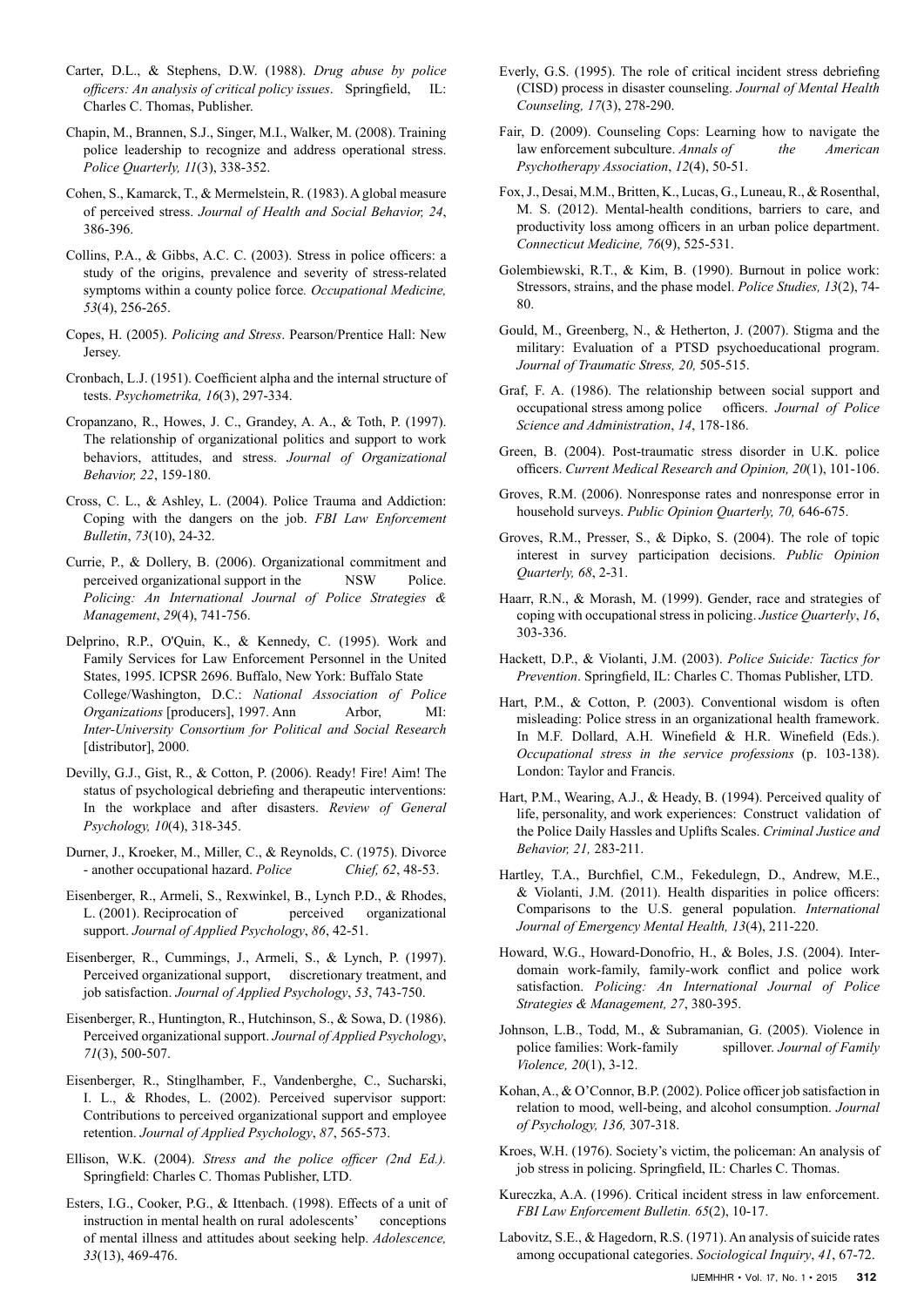- Leather, P., Lawrence, C., Beale, D., & Cox, T., (1998). Exposure to occupational violence and the buffering effects of intraorganizational support. *Work and Stress, 12*, 161-178.
- Liberman, A.M., Best, S.R., Metzler, T.J., Fagan, J.A., Weiss, D.S., & Marmar, C.L. (2002). Routine occupational stress and psychological distress in police. *Policing. 25*(2), 421-440.
- Lynch, P., Eisenberger, R., & Armeli, S. (1999). Perceived organizational support: Inferior versus s u p e r i o r performance by wary employees. *Journal of Applied Psychology, 84*(4), 467-483.
- Maguen, S., Metzler, T.J., McCaslin, S.E., Inslicht, S.S., Henn-Haase, C., Neylan, T.C., & Marmar, C.R. (2009). Routine work environment stress and PTSD symptoms in police officers*. Journal of Nervous Mental Disorders, 197*(10), 754-760.
- Mann, J.P., & Neece, J. (1990). Workers' compensation for law enforcement related post-traumatic stress disorder. *Behavioral Sciences and the Law, 8*(4), 447-456.
- Martinussen, M., Richardsen, A.M., & Burke, R.J. (2007). Job demands, job resources, and burnout among police officers. *Journal of Criminal Justice, 35*(3), 239-249.
- Maslach, C., & Jackson, S.E. (1979). Burned-out cops and their families. *Psychology Today, 12*(12), 56-62.
- McCarty, W. P., Zhao, J. S., & Garland, B. E. (2007). Occupational stress and burnout between male and female police officers: Are there gender differences? *Policing: An International Journal of Police Strategies and Management*, *30*(4), 672-691.
- McCoy, S.P., & Aamodt, M.G. (2009). A comparison of law enforcement divorce rates with those of other occupations. *Journal of Police and Criminal Psychology, 25*(1), 1-16.
- Miller, L. (1996). Law enforcement traumatic stress: Clinical syndromes and intervention strategies. *The American Academy of Experts in Traumatic Stress*. Retrieved September 6, 2012, from http://www.aaets.org/arts/art87.htm.
- Miller, L. (2005). Police officer suicide: Causes, prevention, and practical intervention strategies. *International Journal of Emergency Mental Health, 7*(2), 101-114.
- Miller, L. (2007). Police families: Stresses, syndromes, and solutions. *The American Journal of Family Therapy, 35,* 21-40.
- Mitchell, J.T. (1983). When disaster strikes: The critical incident stress debriefing process. *Journal of Emergency Medical Services*, *8*, 35-39.
- Mitchell, J.T., & Bray, G. (1990). *Emergency services stress: Guidelines for preserving the health and careers of emergency services personnel*. Englewood Cliffs, NJ: Prentice Hall.
- Morash, M., Haarr, R.N., & Kwak, D.H. (2006). Multilevel influences on police stress. *Journal of Contemporary Criminal Justice, 22,* 26-43.
- Mullins, W.C. (1994). Peer support team training and intervention for the police family. In J.T. Reese and Ellen Scrivner (Eds.) *Law enforcement families: Issues and answers* (pp. 205-212). Washington, D.C.: U.S. Department of Justice.
- Murat, S. (2008). Effects of organizational culture on police decision making. *TELEMASP Bulletin*, *15*(1), 1-11. Retrieved January 15, 2009, from http://www.lemitonline.org/publications/telemasp/ Pdf/volume%2015/vol15no1.pdf
- Neidig, P.H., Russell, H.E., & Seng, A.F. (1992). Interspousal aggression in law enforcement families:  $A$  p r e l i m i n a r y investigation. *Police Studies, 15*, 1, 30-38.
- Niederhoffer, A., & Niederhoffer, E. (1978). *Police family: From station house to ranch house.*Massachusetts: Health/Lexington.
- **313** Tucker Police Officer Willingness to Use Stress Intervention Services
- Norvell, N.K., Belles D., & Hills, H.A. (1988). Perceived stress levels and physical symptoms in supervisory law enforcement personnel. *Journal of Police Science and Administration*, *16,* 75-79.
- O'Hara, A. F., Violanti, J. M., Levenson, R. L., & Clark, R.G. (2013). National police suicide estimates: Web surveillance study III. *International Journal of Emergency Mental Health and Human Resilience, 15*(1), 31-38.
- O'Neil, J.M., Helms, B., Gable, R., David, L., & Wrightsman, L. (1986). Gender role conflict scale: College men's fear of femininity. *Sex Roles 14*, 335-350.
- Ostrov, E. (1986). Police/law enforcement and psychology. *Behavioral Science and the Law, 4*(4), 353-370.
- Paton, D., & Violanti, J. (1997). Long term exposure to traumatic demands in police officers: Behavioural addiction and its management, In G. Habermann (Ed.), *Looking back, moving forward: fifty years of New Zealand psychology.* (pp. 194-201). Wellington, New Zealand: Psychological Society.
- Paton, C., Violanti, J., & Schmuckler, E. (1999). Chronic exposure to risk and trauma: Addiction and separation issues in police officers. In J.M. Violanti & D. Paton (Eds.) *Police Trauma: Psychological aftermath of civilian combat* (pp. 78-87). Springfield, IL: Charles C. Thomas. 373-384.
- Pennsylvania State Police. (2010). Crime in Pennsylvania: Annual Uniform Crime Report. Hershey, PA: Author. Retrieved January 12, 2011 from http://ucr.psp.state.pa.us/UCR/Reporting/ Annual/AnnualFrames.asp?year=2010
- Randall, M. L., Cropanzano, R., Bormann, C. A., & Birjulin, A. (1999). Organizational politics and organizational support as predictors of work attitudes, job performance and organizational citizenship behavior. *Journal of Organizational Behavior*, *20*, 159-174.
- Reese, J.T. (1987). *A history of police psychological services*. U.S. Department of Justice. Federal Bureau of Investigation. Washington, D.C.: US Government Printing Office.
- Regehr, C.I., Johanis, D., Dimitropoulos, G., Bartram, C., & Hope, G. (2004). The police officer and the public inquiry: A qualitative inquiry into the aftermath of workplace trauma. *Brief Treatment and Crisis Intervention, 3*(4), 383-396.
- Reiser, M. (1974). Some organizational stressors on policemen. *Journal of Police Science and Administration, 2*(2), 156-159.
- Sax, L.J., Gilmartin, S.K., & Bryant, A.N. (2003). Assessing response rates and nonresponse bias in web and paper surveys. *Research in Higher Education, 44*(4), 409-432.
- Shanock, S., & Eisenberger, R. (2006). When supervisors feel supported: Relationships with subordinates' perceived supervisor support, perceived organizational support and performance. *Journal of Applied Psychology*. *91*, 689-695.
- Stephens, C., & Long, N. (1999). Posttraumatic stress disorder in the New Zealand Police: The moderating role of social support following traumatic stress. *Anxiety, Stress & Coping, 12*(3), 247-265.
- Stephens, C., & Long, N. (2000). Communication with police supervisors and peers as a buffer of work-related traumatic stress. *Journal of Organizational Behavior*, *21*(4), 407-424.
- Sterns, G.M., & Moore, R.J. (1993). The physical and psychological correlates of job burnout in the Royal Canadian Mounted Police. *Canadian Journal of Criminology, 17*, 127-148.
- Stevens, S., Muller, J., & Kendall, E. (2005). Addressing organisationally induced stress in a police jurisdiction: An Australian case study. *International Journal of Police Science and Management,* (83), 198-204. DOI: 10.1350/ijps.2006.8.3.198